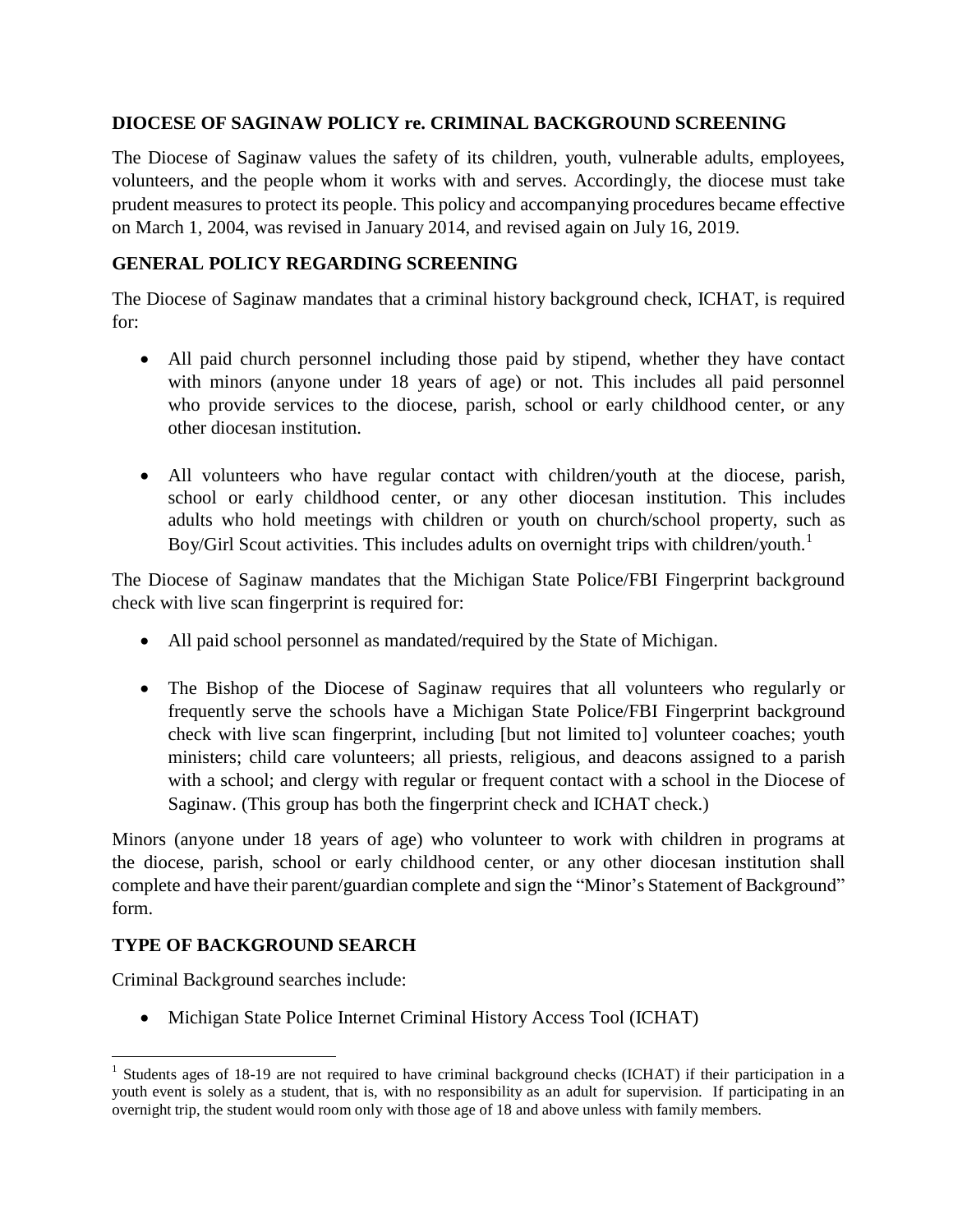- Out-of-State Background Check for persons who have lived outside of Michigan within the past seven years<sup>2</sup>
- Michigan State Police/FBI Background Check with Live Scan Fingerprint.

# **COST**

The Diocese of Saginaw will cover the cost of the Internet Criminal History Access Tool (ICHAT) and any check needed to verify an applicant's identity. The cost of any additional required background check, such as, the out-of-state or country check and the Michigan State/FBI Check is covered by the requesting diocesan department, institution, agency, parish or school.

## **PROCEDURE**

Requirement for Employment/Volunteer Activity: A criminal history background check is a condition of employment or volunteering for those individuals described above.

- At the time of employment, assignment or request to volunteer, the applicant will be provided with a copy of the Catholic Diocese of Saginaw Background Check Policy and an Authorization Form to conduct the background check.
- The background check for employees and volunteers is initiated as soon as possible for employment or volunteer activity. The result of the background check will determine whether the person may be placed or retained in an employee or volunteer position.
- The Minor's Statement of Background must be completed prior to the minor being a volunteer.

Current church personnel and volunteers may be screened at any time at the discretion of the diocese. In August 2019, the Office of Compliance began renewing criminal background checks (ICHAT) every 6 years.

## **RESPONSIBLE AGENT**

Requests for a criminal history background check are handled by the hiring agency and/or the agency handling volunteer applicants.

The hiring agency for all employees and/or the agency responsible for volunteers who will have regular contact with children/youth, gives the person a copy of the Catholic Diocese of Saginaw Policy on Background Checks and a copy of the Authorization Form which the applicant completes and signs. Two copies are made of this form. One copy is given to the applicant and the other copy is kept in the personnel file of the diocese, parish, agency, school or early childhood center. The original signed Authorization Form is sent to the Diocese of Saginaw Office of Compliance which conducts the ICHAT background check.

<sup>&</sup>lt;sup>2</sup> Criminal history background checks will encompass all the places that the person has lived within the past seven years. Out-of-country background checks will be conducted where possible.